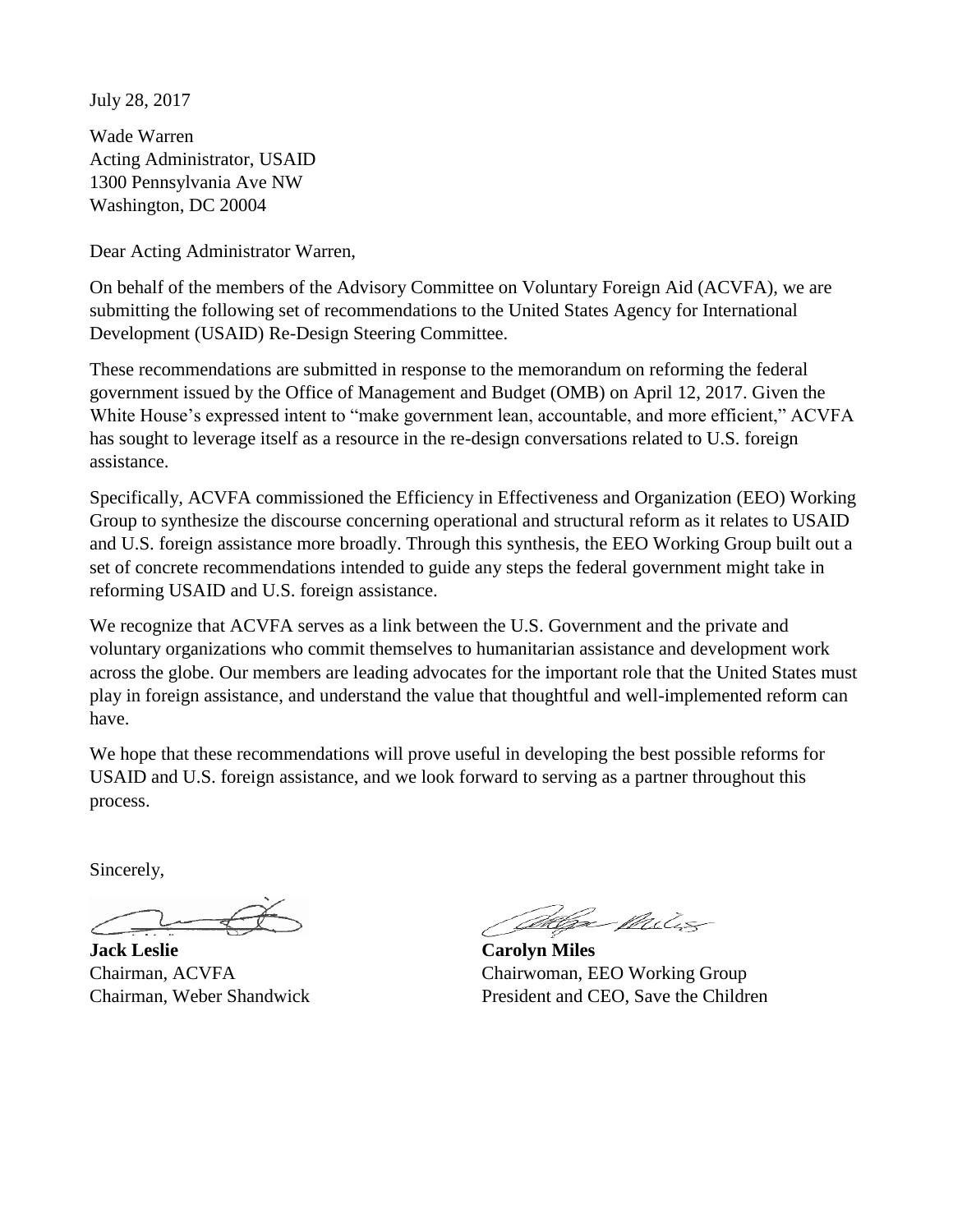## **Purpose of U.S. Foreign Assistance:**

Alongside diplomacy and defense, U.S. foreign assistance is a critical component of U.S. international engagement. Any improvements to USAID's efficiency and effectiveness must be grounded in the ultimate purpose of U.S. foreign assistance, which can broadly be seen as poverty reduction and human development to build a more equitable and prosperous world for all.

These imperatives – global poverty reduction and human development – are squarely in the strategic interest of the United States, and robust support for development is an integral part of U.S. moral leadership throughout the world.

### **Principles to Guide a Re-Design of U.S. Foreign Assistance:**

When considering U.S. foreign assistance, ACVFA affirms a set of key principles that should guide any efforts related to a governmental re-design:

- Foreign assistance should be grounded in the deeply held American values of basic human rights and the equality of every human being. As such, it should have a special focus on people who have been historically marginalized, such as women and girls, ethnic minorities, and refugees and displaced people.
- Development is a unique discipline complementary to diplomacy and should not be merged with the diplomatic functions of government.
- Humanitarian assistance should be provided based on need alone and in keeping with international humanitarian principles.
- The utilization of foreign assistance funds should be open and transparent to the U.S. tax payers that provide it as well as to the citizens of the countries that receive it.
- The government agencies that administer foreign assistance owe it to tax payers and aid-recipients alike to continually improve the efficiency and effectiveness of U.S. foreign assistance.
- To ensure sustainability, development must be owned by the people of the countries receiving foreign assistance. Development plans must be made in consultation with recipient country governments and civil society; and foreign assistance resources should be allocated with the flexibility to meet the complex and changing needs in each country.
- To achieve maximum effectiveness, U.S. foreign assistance should seek to complement and leverage private sector and philanthropic partners and resources.
- Reform efforts should be driven by goals of increased impact and efficiency, rather than simply cost cutting. Any reforms should be thoughtfully developed and implemented, ensuring that the proper amount of time has been taken to do them right. Doing otherwise could do more harm than good to the U.S.'s ability to combat global poverty and promote international stability.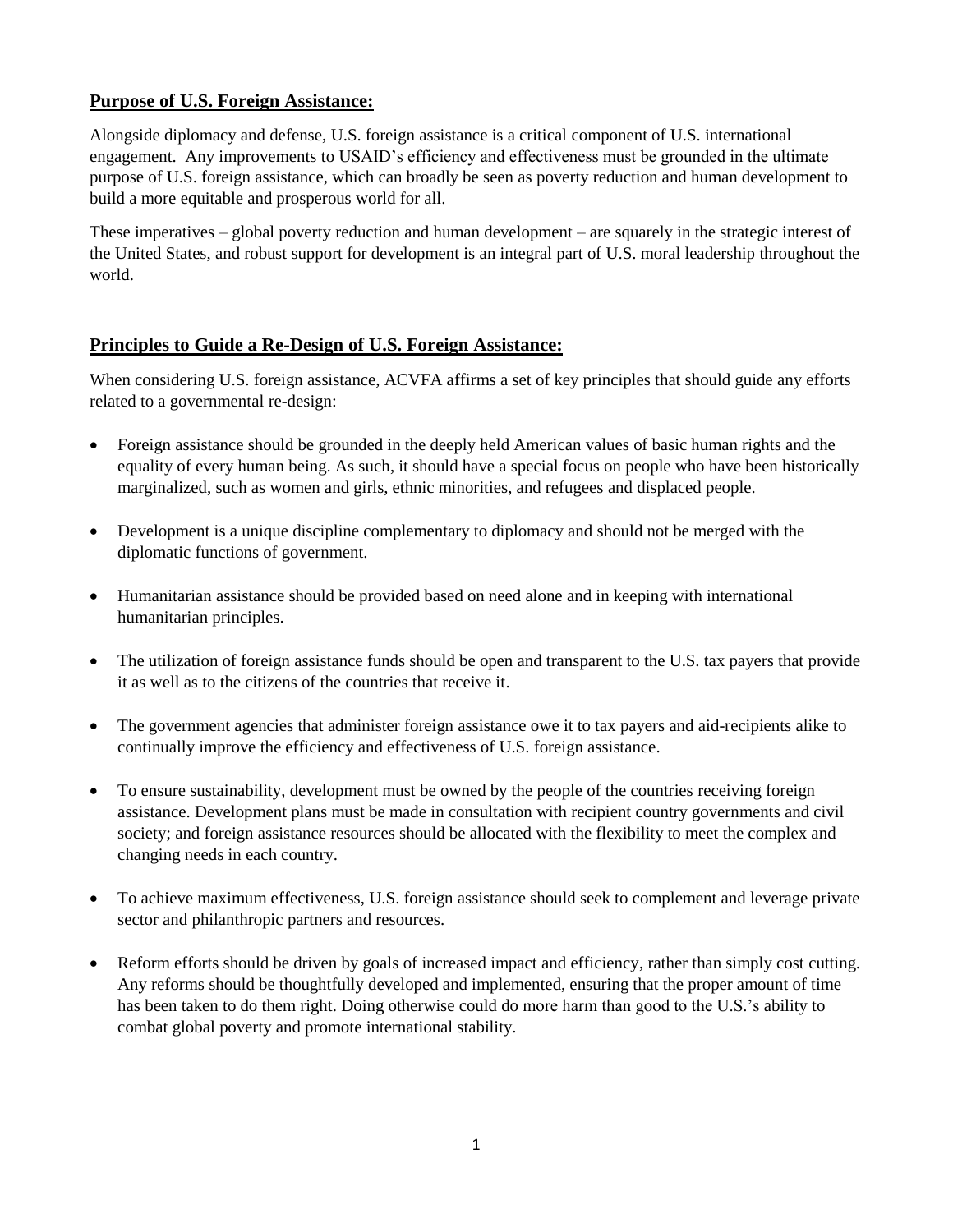## **Ten Recommendations to Make U.S. Foreign Assistance More Efficient and Effective:**

### *Section One: Organizational independence of USAID to achieve impact and ensure sustainability*

### **1. USAID should maintain role as the lead U.S. development agency:**

Strengthen USAID as the United States' lead aid agency to improve U.S. global development and humanitarian response efforts. "USAID's ability to generate billions in parallel investments from other donors… [is] by virtue of its recognized leadership and independence." To better support long-lasting economic growth and development, strengthen USAID's budget, development policy and planning, field-based analysis, and attraction and retention of high quality development professionals. Work towards the consolidation of assistance into a lead agency to reduce redundancies and inefficiencies, achieve clear lines of authority, and establish mission alignment.

- Elevate USAID's Administrator to cabinet rank to reflect the importance of development to U.S. foreign policy and to enable the Agency to more effectively partner with U.S. diplomatic and military actors, as well as other agencies conducting development. One individual in the U.S. government must be accountable for achieving our U.S. foreign assistance outcomes around the world.
- Provide USAID with enhanced capacity and authorities to carry out its mission including: full budget authority reporting directly to OMB and the ability to oversee and coordinate all U.S. development and humanitarian programs across agencies.
- Integrate MCC and PEPFAR into USAID over time to improve coordination under USAID's leadership. This would enable better alignment of global health and development funding streams for increased impact at the country level. Currently, there are more than 20 agencies and offices involved in foreign aid.

# *Section Two: Strategic coherence of U.S. foreign assistance through review of organizational structures and consolidation of functions*

### **2. Articulate coherent development strategies at the global and country levels:**

Foreign assistance should help create the conditions under which it is no longer necessary; foreign assistance must be guided by coherent, principle-based strategies developed in partnership with key stakeholders.

- Produce a U.S. Global Development Strategy with Congress that would form one of the three pillars of a National Security Strategy (along with defense and diplomacy) and promote alignment of the agencies delivering assistance at the global level and the development functions at the country level.
- Use the 5-year Country Development and Cooperation Strategies (CDCS) to drive U.S. budget allocations within a country. CDCS's should align with the country's own priorities to better ensure the sustainability of development gains and our long term national interest. The CDCS should also integrate PEPFAR and MCC programs, where appropriate.
- Reduce earmarks and presidential initiatives so that resources are directed to areas that countries have identified as critical for stability and inclusive economic growth in order to become less reliant on U.S. assistance over time.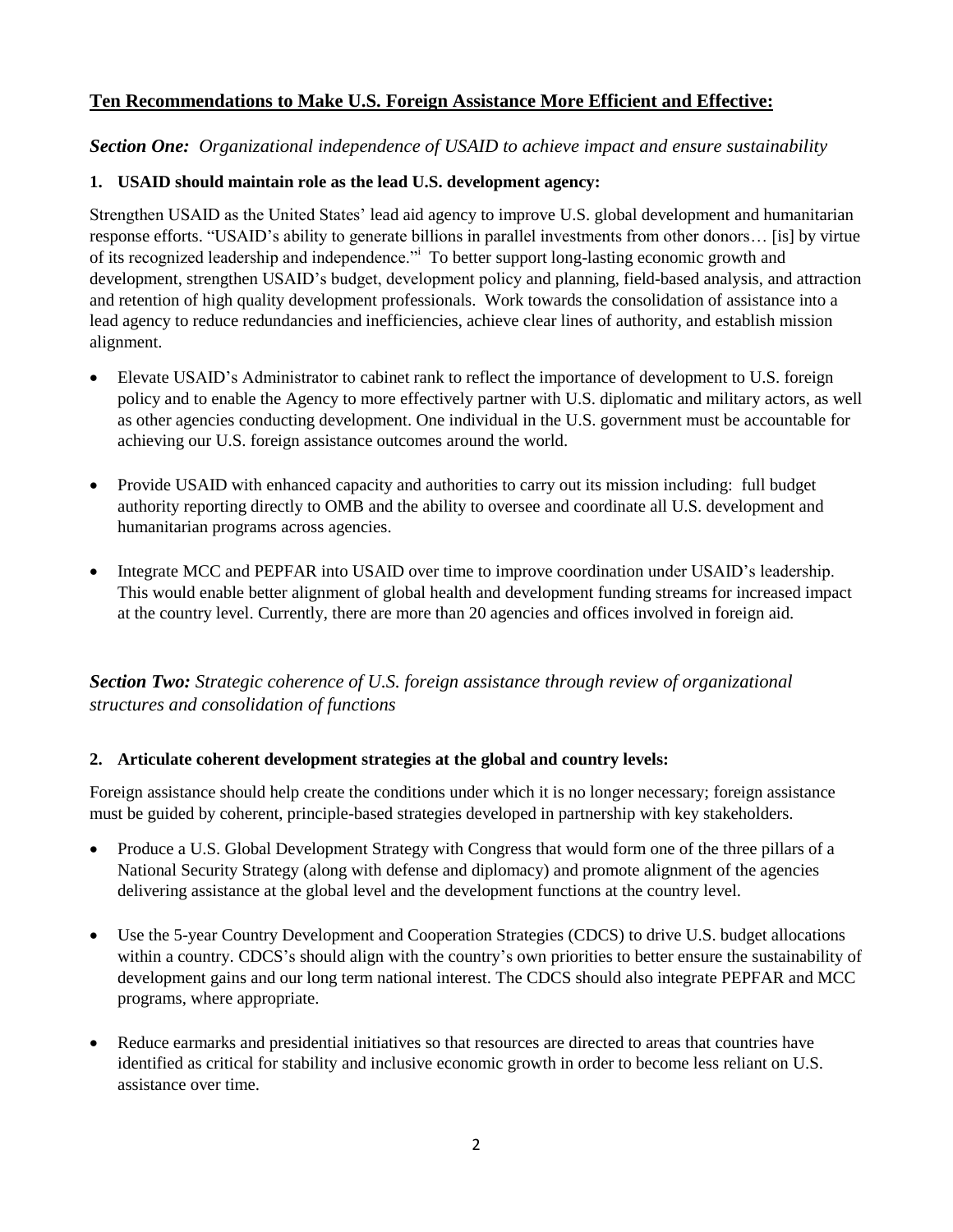Building local capacity and institutions takes time. The administration and Congress should work together to review program time frames and priorities in the context of what the U.S. government needs to do to support local capacity development.

#### **3. Clarify roles, consolidate functions, and maximize efficiency and impact.**

Engage with multiple stakeholders – including U.S. Congress and U.S. civil society – to assess a variety of potential designs for how currently overlapping functions between State, USAID and other agencies could be streamlined.

- Return budget oversight of development programs to USAID. This would improve budget transparency and consolidate budgeting authority and accountability for development assistance under the agency that leads U.S. development.
- Right-size the F Bureau at State Department to coordinate only those foreign aid programs that are managed and implemented by the State Department (primarily security assistance).
- Strengthen the Policy, Planning and Learning function at USAID, which has demonstrated critical contributions to development programming and to the U.S. inter-agency through leadership on Financing for Development, the New Deal on Fragile States, the World Humanitarian Forum, the Sustainable Development Goals, and other key global moments and platforms reflecting U.S. leadership in the world.
- Retain democracy, rights, and governance capacities in USAID given the importance of governance towards improvements in development impact and sustainability of progress. A strong governance focus should be integrated into other sectoral programmatic work as feasible.
- Create a development finance corporation to consolidate the development programs of U.S. Trade and Development Agency (USTDA), USAID's Development Credit Authority (DCA), and the Overseas Private Investment Corporation (OPIC) and possibly enterprise funds managed by USAID.
- Create an integrated private sector development office that consolidates currently disparate pieces of private sector engagement, partnership, and funding to be managed as one (e.g., Private Capital and Microenterprise Group, Center for Transformation Partnerships within the Lab) while linking closely with the pillar bureau private sector teams.
- Maximize the efficiency of U.S. food aid, such as by expanding flexibility to procure commodities locally, regionally, or from the United States; by enabling the use of cash vouchers where most effective; and by using the most efficient mode of shipment.
- Reform existing administrative polies and practices that slow the delivery of assistance. Engage with implementing partners and Congress to minimize administrative burdens and regulations that delay effective program implementation.
- Prioritize country-level funding and use global programs to promote impact and efficiency (e.g., to share learning, enable rapid response, and reduce management costs when multiple countries require smaller scale, targeted programs).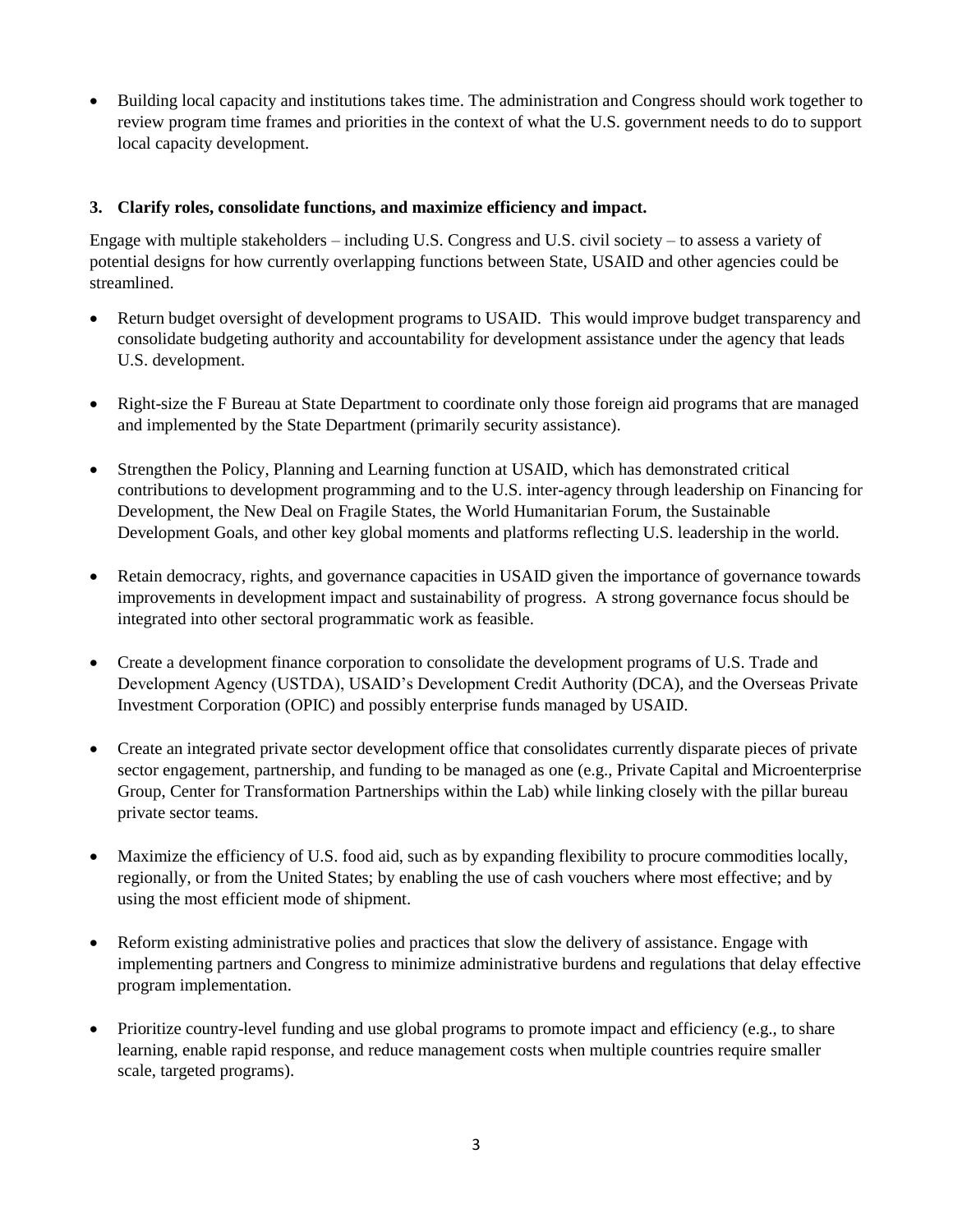## *Section Three: Increasing the Sustainability of U.S. Foreign Assistance*

#### **4. Deepen capacities to increase and measure country ownership:**

To ensure sustainability of programs and promote country transition from foreign assistance, the U.S. government should foster greater country ownership in every program from the beginning. USAID has put focused attention on increasing ownership throughout the program cycle. This best practice should be built upon within the Agency and mainstreamed across all U.S. foreign assistance.

- Enable USAID to build capacities to co-design programs with country partners, including the government, civil society and the local private sector.
- Seek opportunities to strengthen local institutions by channeling aid through local partners where possible and by engaging local stakeholders throughout both program design and implementation and evaluation of development outcomes.
- Simplify USAID's administrative and procurement systems to lower the barrier of entry for government, local and international NGOs, international development firms, and private sector companies. Additionally, improve USAID's use of procurement mechanisms in working with its implementing partners.
- Require all agencies delivering U.S. assistance to track and report on country ownership and sustainability through a set of robust metrics and ex-post evaluations.

#### **5. Build on diverse partnerships to leverage U.S. foreign assistance.**

To adapt to the changing nature of the countries where USAID operates and to address the relatively decreasing influence of ODA - while recognizing its critical role in achieving the SDGs - USAID should expand its modalities of engagement with the public and private sectors.

- Increase investments in Domestic Resource Mobilization particularly at USAID, MCC, and the Department of Treasury – to leverage U.S. dollars in ways that reduce countries' dependence on U.S. foreign assistance and empower governments and citizens to lead their own development.
- Expand partnerships and leverage skills, knowledge, and resources from local and U.S. NGOs, universities, and think tanks, including secondments and fellowship programs. Private, for and non-profit, and voluntary organizations manage over \$15 billion in international development programs<sup>ii</sup> and should be seen as partners as well as implementers.
- Strengthen linkages with the U.S. private sector to boost jobs, economic growth, and development impact in the U.S. and in partnering countries. As an example, Power Africa created 14.5 billion in revenue for the U.S. economy.
- Systematically review the effectiveness of U.S. public-private partnerships to determine how to increase their development impact.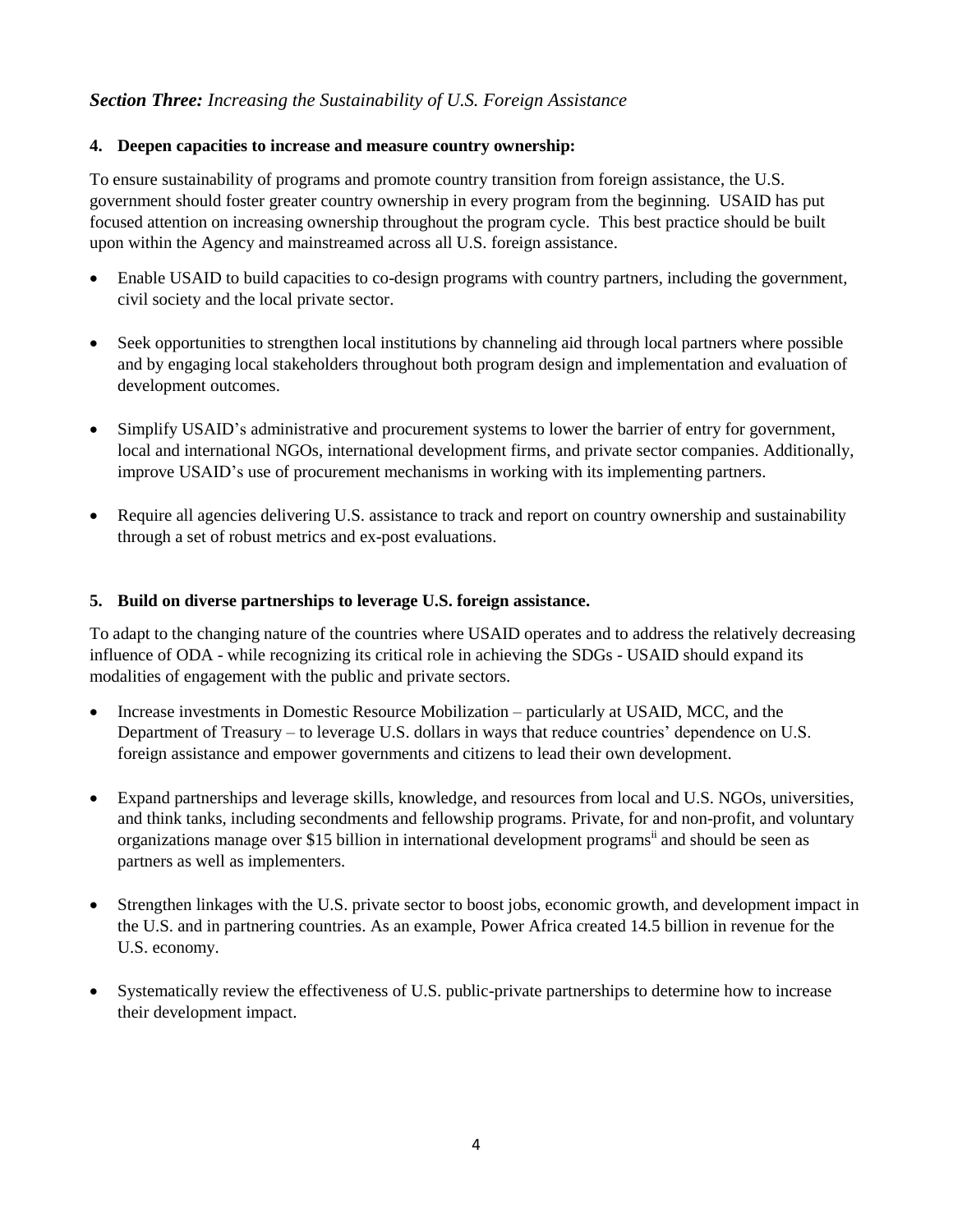### *6.* **Establish sound principles and criteria for country transition or "graduation."**

Our objective should be on sustaining a connection with the country through resources (aid or trade) and relationship (diplomacy).

- Include transition criteria such as country rule of law and transparency, civil society space, and media freedom to exercise accountability over government.
- Ensure robust U.S. foreign policy tools exist following graduation from foreign assistance to help improve the lives of the vast numbers of people still living in poverty and to address deep inequalities, particularly in some Middle Income Countries.
- Facilitate U.S. engagement by a development attaché or by other means once a country has phased out major development programs.

*Section Four: Meeting the distinct needs of the State Department and USAID in human resources and IT systems*

#### **7. Bolster USAID human resources:**

Ensure hiring and retention practices reflect those of a premier,  $21<sup>st</sup>$  century development agency.

- Maintain the Career Candidate Corps (C3 Program) and implement the recommendations of the 2015 Stress and Resilience report.
- Better tap the NGO and U.S. private sector when hiring Foreign Service Officers, especially when hiring for positions tasked with building public-private partnerships.
- Build on USAID best practices of hiring Foreign Service Nationals (FSN). This practice also enables better ownership and sustainability of development outcomes. The FSN Advocacy Council, which consists of American and Foreign Service Nationals, should develop annual action plans that help to ensure that U.S. tax payer dollars are invested in ways that achieve positive results.
- Learn from the private sector and create an "executive track" for junior Foreign Service officers at State Department and USAID to expose future leaders to the management requirements at the top of the agencies.

### **8. Continue to upgrade USAID IT in order to break down barriers between Missions and HQ and increase efficiencies**

The Agency has rightly devoted greater attention to its operating infrastructure, but more needs to be done.

• Scale-up USAID investments in IT and apply lessons to other U.S. agencies. Some USAID online IT platforms have allowed missions and headquarters to co-design and monitor programs, and enabled the engagement of remote and indigenous groups throughout a project.